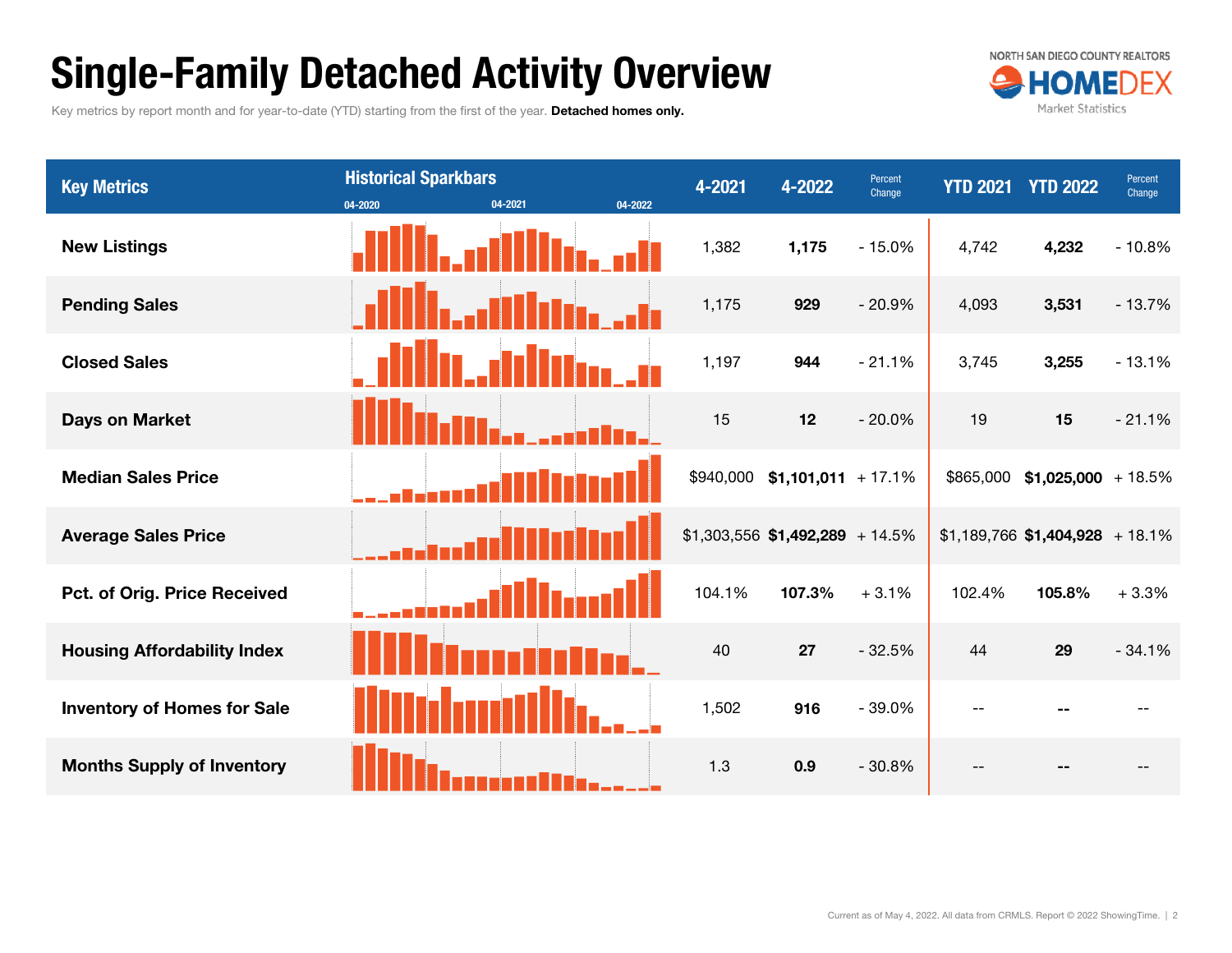# Single-Family Attached Activity Overview

Key metrics by report month and for year-to-date (YTD) starting from the first of the year. Attached homes only.



| <b>Key Metrics</b>                 | <b>Historical Sparkbars</b><br>04-2021<br>04-2020 | 04-2022 | 4-2021    | 4-2022              | Percent<br>Change |                   | <b>YTD 2021 YTD 2022</b> | Percent<br>Change |
|------------------------------------|---------------------------------------------------|---------|-----------|---------------------|-------------------|-------------------|--------------------------|-------------------|
| <b>New Listings</b>                |                                                   |         | 472       | 404                 | $-14.4%$          | 1,675             | 1,506                    | $-10.1%$          |
| <b>Pending Sales</b>               |                                                   |         | 406       | 352                 | $-13.3%$          | 1,540             | 1,331                    | $-13.6%$          |
| <b>Closed Sales</b>                |                                                   |         | 457       | 350                 | $-23.4%$          | 1,474             | 1,225                    | $-16.9%$          |
| <b>Days on Market</b>              |                                                   |         | 13        | 9                   | $-30.8%$          | 16                | 11                       | $-31.3%$          |
| <b>Median Sales Price</b>          |                                                   |         | \$570,000 | $$735,000 + 28.9\%$ |                   | \$549,500         | $$675,000 + 22.8\%$      |                   |
| <b>Average Sales Price</b>         |                                                   |         | \$657,708 | $$835,572 + 27.0\%$ |                   | \$633,227         | $$783,600 + 23.7\%$      |                   |
| Pct. of Orig. Price Received       |                                                   |         | 103.4%    | 107.8%              | $+4.3%$           | 101.9%            | 106.5%                   | $+4.5%$           |
| <b>Housing Affordability Index</b> |                                                   |         | 67        | 41                  | $-38.8%$          | 69                | 44                       | $-36.2%$          |
| <b>Inventory of Homes for Sale</b> |                                                   |         | 378       | 242                 | $-36.0%$          | $\qquad \qquad -$ |                          |                   |
| <b>Months Supply of Inventory</b>  |                                                   |         | 1.0       | 0.7                 | $-30.0%$          |                   |                          |                   |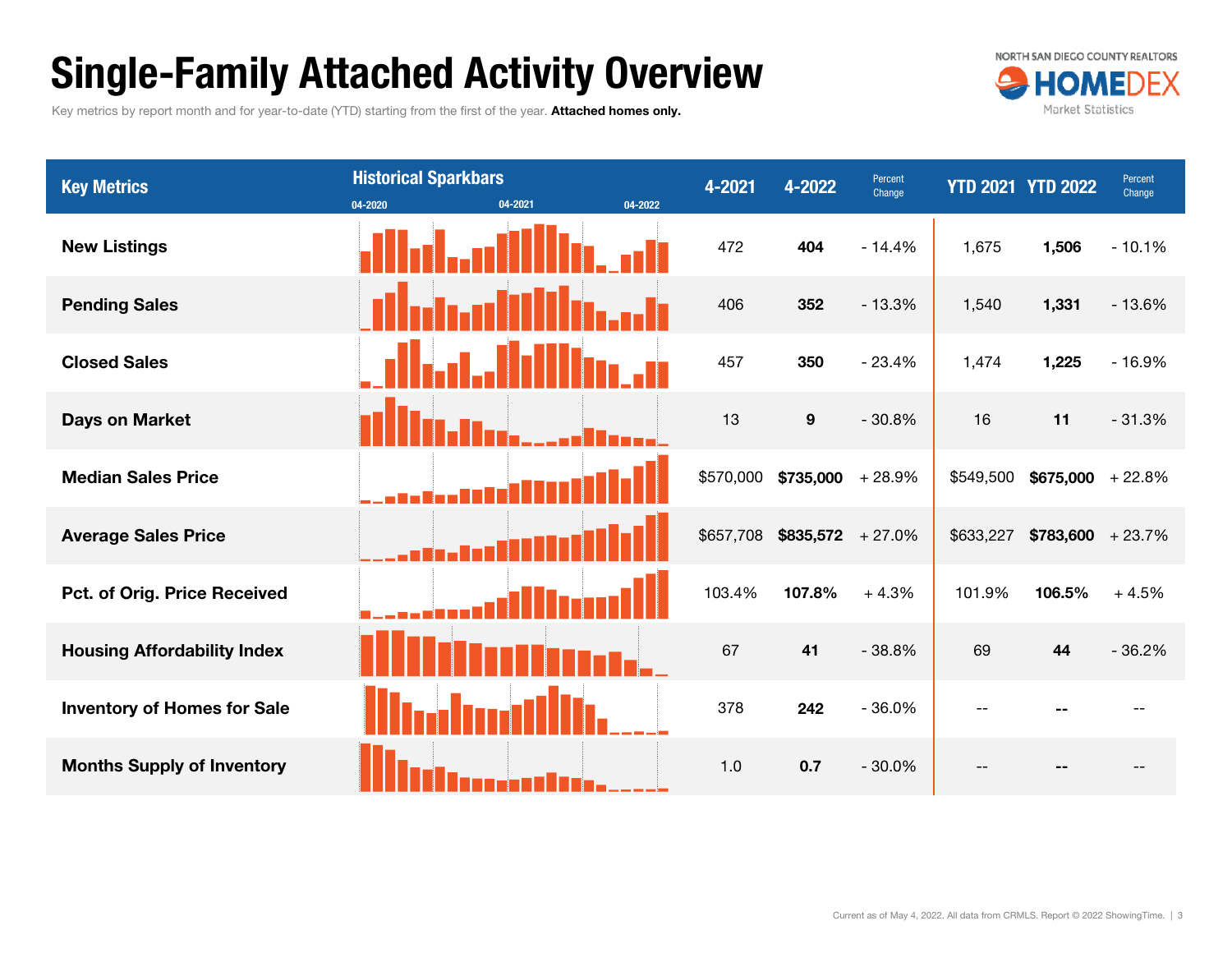# New Listings

A count of the properties that have been newly listed on the market in a given month.





### 4,734 4,742 1,761 1,675 1,506 4,232 Single-Family Detached Single-Family Attached Year to Date $\%$  - 15.0% - 41.9% + 34.9% - 14.4% - 23.5% + 0.2% - 10.8% - 14.7% - 4.9% - 10.1% 20202021 2022 2020 2021 2022

| <b>New Listings</b> | Single-Family<br>Detached | Year-Over-Year<br>Change | Single-Family<br><b>Attached</b> | Year-Over-Year<br>Change |
|---------------------|---------------------------|--------------------------|----------------------------------|--------------------------|
| May-2021            | 1,429                     | -0.6%                    | 485                              | +5.4%                    |
| Jun-2021            | 1,479                     | +3.3%                    | 513                              | $+6.2%$                  |
| Jul-2021            | 1,407                     | -9.2%                    | 507                              | +5.6%                    |
| Aug-2021            | 1,261                     | $-20.7%$                 | 458                              | $+24.5%$                 |
| Sep-2021            | 1,081                     | $-30.7\%$                | 398                              | +2.6%                    |
| Oct-2021            | 990                       | $-26.8\%$                | 383                              | $-20.4%$                 |
| Nov-2021            | 792                       | -8.8%                    | 266                              | -15.6%                   |
| Dec-2021            | 565                       | $-18.7%$                 | 234                              | $-23.0\%$                |
| Jan-2022            | 883                       | $-12.8%$                 | 330                              | $-10.8%$                 |
| Feb-2022            | 950                       | $-11.3%$                 | 352                              | $-6.6\%$                 |
| Mar-2022            | 1,224                     | $-4.1%$                  | 420                              | -7.9%                    |
| Apr-2022            | 1,175                     | -15.0%                   | 404                              | $-14.4\%$                |
| 12-Month Avg        | 1,103                     | $-13.1%$                 | 396                              | $-4.1\%$                 |

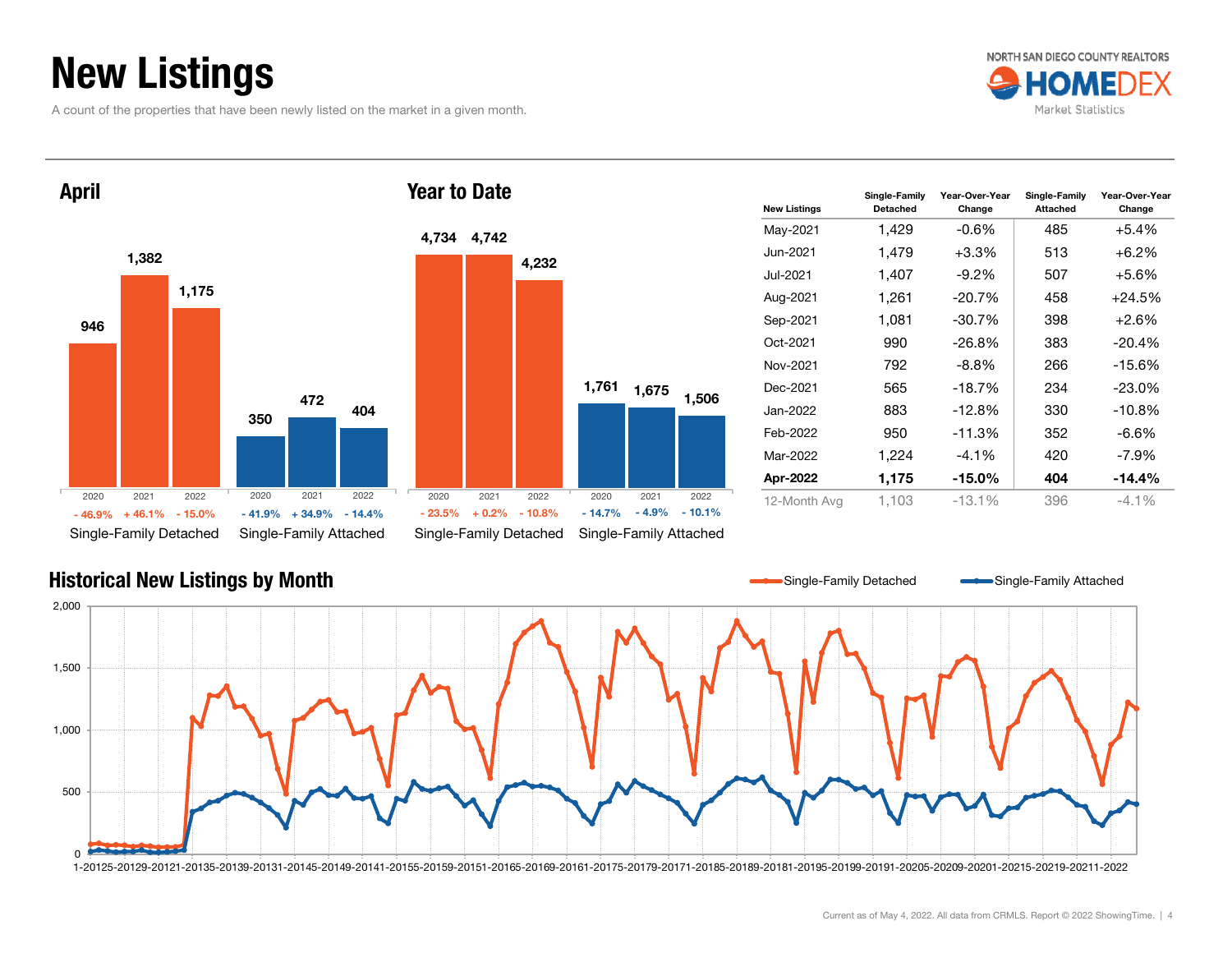## Pending Sales

A count of the properties on which offers have been accepted in a given month.





| IVAI IV DAIV     |                           |                        |                  |                        |                  |                      |
|------------------|---------------------------|------------------------|------------------|------------------------|------------------|----------------------|
|                  |                           |                        |                  |                        |                  | <b>Pending Sales</b> |
|                  |                           |                        |                  |                        |                  | May-2021             |
|                  | 4,093                     |                        |                  |                        |                  | Jun-2021             |
|                  |                           | 3,531                  |                  |                        |                  | Jul-2021             |
| 3,110            |                           |                        |                  |                        |                  | Aug-2021             |
|                  |                           |                        |                  |                        |                  | Sep-2021             |
|                  |                           |                        |                  |                        |                  | Oct-2021             |
|                  |                           |                        |                  |                        |                  | Nov-2021             |
|                  |                           |                        |                  | 1,540                  |                  | Dec-2021             |
|                  |                           |                        | 1,206            |                        | 1,331            | Jan-2022             |
|                  |                           |                        |                  |                        |                  | Feb-2022             |
|                  |                           |                        |                  |                        |                  | Mar-2022             |
|                  |                           |                        |                  |                        |                  | Apr-2022             |
| 2020<br>$-19.9%$ | 2021<br>$+31.6\% -13.7\%$ | 2022                   | 2020<br>$-11.2%$ | 2021<br>$+27.7%$       | 2022<br>$-13.6%$ | 12-Month Avg         |
|                  |                           | Single-Family Detached |                  | Single-Family Attached |                  |                      |

| <b>Pending Sales</b> | Single-Family<br>Detached | Year-Over-Year<br>Change | Single-Family<br><b>Attached</b> | Year-Over-Year<br>Change |
|----------------------|---------------------------|--------------------------|----------------------------------|--------------------------|
| May-2021             | 1,219                     | $+17.7%$                 | 416                              | $+9.5%$                  |
| Jun-2021.            | 1,270                     | $-2.5\%$                 | 449                              | $+7.4%$                  |
| Jul-2021             | 1.073                     | $-22.1%$                 | 423                              | $-12.6%$                 |
| Aug-2021             | 1,136                     | $-15.7%$                 | 460                              | $+36.1%$                 |
| Sep-2021             | 1,039                     | $-28.8%$                 | 371                              | $+12.8%$                 |
| Oct-2021             | 990                       | $-23.3%$                 | 361                              | -7.4%                    |
| Nov-2021             | 862                       | $-9.3%$                  | 307                              | $-10.5%$                 |
| Dec-2021             | 602                       | -17.6%                   | 253                              | $-15.1\%$                |
| Jan-2022             | 722                       | $-12.5%$                 | 299                              | $-13.1%$                 |
| Feb-2022             | 837                       | $-11.3%$                 | 289                              | $-19.0\%$                |
| Mar-2022             | 1,043                     | $-9.2\%$                 | 391                              | $-9.7\%$                 |
| Apr-2022             | 929                       | -20.9%                   | 352                              | -13.3%                   |
| 12-Month Avg         | 1,132                     | $-13.7%$                 | 377                              | $-3.3\%$                 |

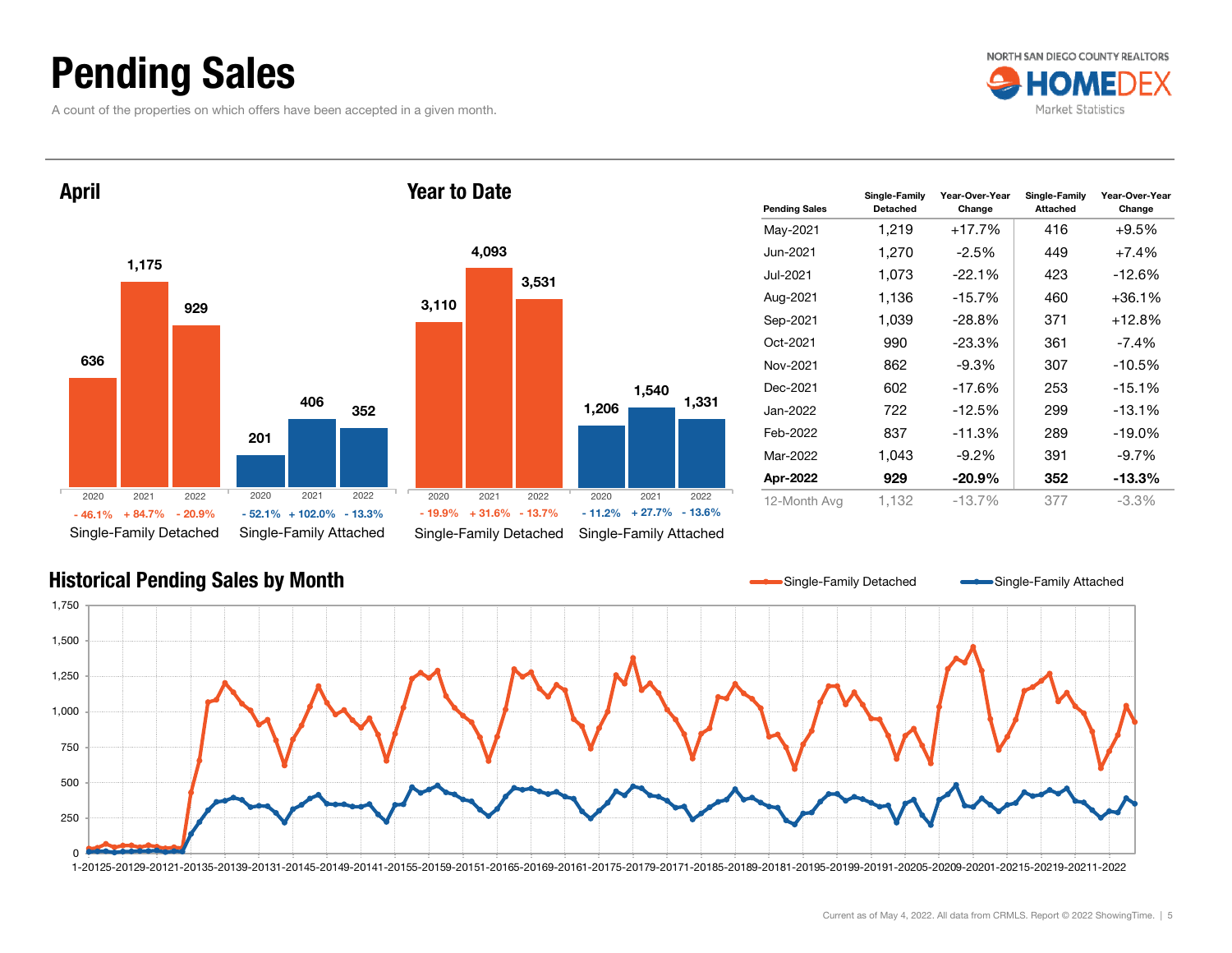## Closed Sales

A count of the actual sales that closed in a given month.





|                          |         | 3,745             |                        |         |                        |       |  |
|--------------------------|---------|-------------------|------------------------|---------|------------------------|-------|--|
|                          | 3,088   |                   | 3,255                  |         |                        |       |  |
|                          |         |                   |                        |         |                        |       |  |
|                          |         |                   |                        |         |                        |       |  |
|                          |         |                   |                        | 1,211   | 1,474                  | 1,225 |  |
| )                        |         |                   |                        |         |                        |       |  |
|                          |         |                   |                        |         |                        |       |  |
|                          |         |                   |                        |         |                        |       |  |
| $\overline{\phantom{a}}$ | 2020    | 2021              | 2022                   | 2020    | 2021                   | 2022  |  |
| $\frac{9}{6}$            | $-5.4%$ | $+21.3\% -13.1\%$ |                        | $+3.2%$ | $+21.7\% -16.9\%$      |       |  |
| эd                       |         |                   | Single-Family Detached |         | Single-Family Attached |       |  |

| <b>Closed Sales</b> | Single-Family<br>Detached | Year-Over-Year<br>Change | Single-Family<br><b>Attached</b> | Year-Over-Year<br>Change |
|---------------------|---------------------------|--------------------------|----------------------------------|--------------------------|
| May-2021            | 1,118                     | $+78.3%$                 | 383                              | +69.5%                   |
| Jun-2021            | 1,304                     | $+20.2%$                 | 440                              | $+20.9%$                 |
| Jul-2021            | 1,226                     | -8.0%                    | 442                              | -1.3%                    |
| Aug-2021            | 1,114                     | $-11.8%$                 | 442                              | $-4.5%$                  |
| Sep-2021            | 1,128                     | $-18.3%$                 | 421                              | +24.6%                   |
| Oct-2021            | 1,002                     | $-27.7%$                 | 372                              | $+22.8%$                 |
| Nov-2021            | 941                       | $-18.9%$                 | 357                              | $+4.1%$                  |
| Dec-2021            | 906                       | $-19.7%$                 | 337                              | $-15.5%$                 |
| Jan-2022            | 643                       | $-10.9%$                 | 236                              | $-15.7%$                 |
| Feb-2022            | 707                       | $-9.6\%$                 | 287                              | -4.7%                    |
| Mar-2022            | 961                       | $-8.0\%$                 | 352                              | $-19.3%$                 |
| Apr-2022            | 944                       | $-21.1%$                 | 350                              | $-23.4%$                 |
| 12-Month Avg        | 1.092                     | $-8.5\%$                 | 363                              | $+1.4%$                  |

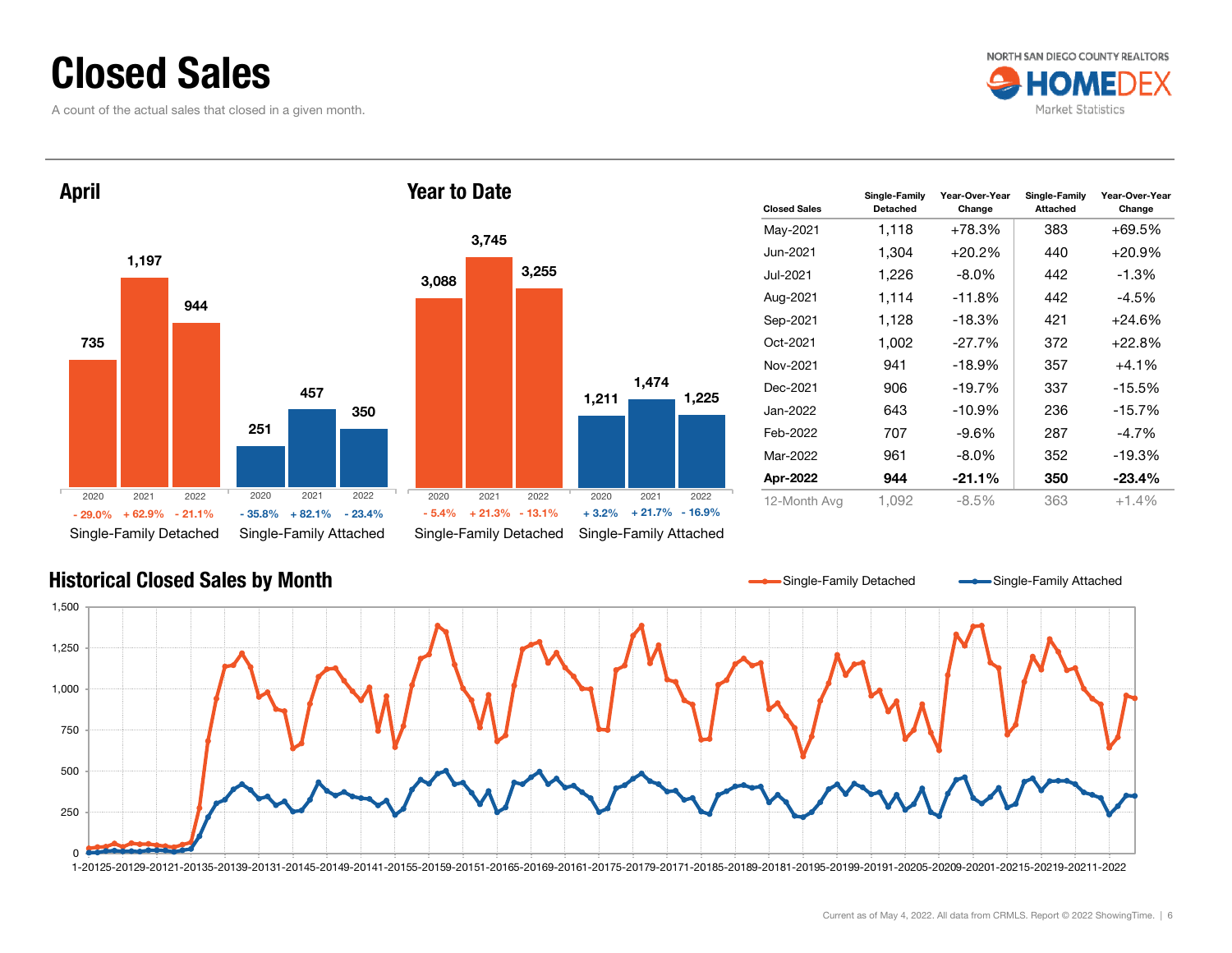## Days on Market Until Sale

Average number of days between when a property is listed and when an offer is accepted in a given month.





|    | 39      |      |                        |         |                        |          |  |
|----|---------|------|------------------------|---------|------------------------|----------|--|
|    |         |      |                        | 31      |                        |          |  |
|    |         |      |                        |         |                        |          |  |
|    |         | 19   |                        |         | 16                     |          |  |
|    |         |      | 15                     |         |                        | 11       |  |
|    |         |      |                        |         |                        |          |  |
|    |         |      |                        |         |                        |          |  |
|    |         |      |                        |         |                        |          |  |
|    | 2020    | 2021 | 2022                   | 2020    | 2021                   | 2022     |  |
| ℅  | $-7.1%$ |      | $-51.3\% -21.1\%$      | $-8.8%$ | $-48.4%$               | $-31.3%$ |  |
| эd |         |      | Single-Family Detached |         | Single-Family Attached |          |  |

| <b>Davs on Market</b> | Single-Family<br><b>Detached</b> | Year-Over-Year<br>Change | Single-Family<br><b>Attached</b> | Year-Over-Year<br>Change |
|-----------------------|----------------------------------|--------------------------|----------------------------------|--------------------------|
| May-2021              | 16                               | $-48.4%$                 | 10                               | $-61.5%$                 |
| Jun-2021              | 12                               | $-60.0\%$                | 9                                | $-73.5%$                 |
| Jul-2021              | 14                               | -54.8%                   | 10                               | -65.5%                   |
| Aug-2021              | 15                               | $-48.3%$                 | 12                               | $-53.8%$                 |
| Sep-2021              | 16                               | $-36.0\%$                | 13                               | $-40.9%$                 |
| Oct-2021              | 17                               | $-32.0%$                 | 17                               | $-22.7%$                 |
| Nov-2021              | 18                               | $-10.0\%$                | 16                               | $+6.7\%$                 |
| Dec-2021              | 19                               | $-17.4%$                 | 13                               | $-40.9%$                 |
| Jan-2022              | 18                               | $-21.7%$                 | 13                               | $-38.1%$                 |
| Feb-2022              | 17                               | $-22.7%$                 | 12                               | $-25.0%$                 |
| Mar-2022              | 14                               | $-22.2\%$                | 11                               | $-31.3%$                 |
| Apr-2022              | 12                               | $-20.0\%$                | 9                                | $-30.8%$                 |
| 12-Month Avg*         | 24                               | $-36.9\%$                | 22                               | $-44.9\%$                |

\* Days on Market for all properties from May 2021 through April 2022. This is not the average of the individual figures above.

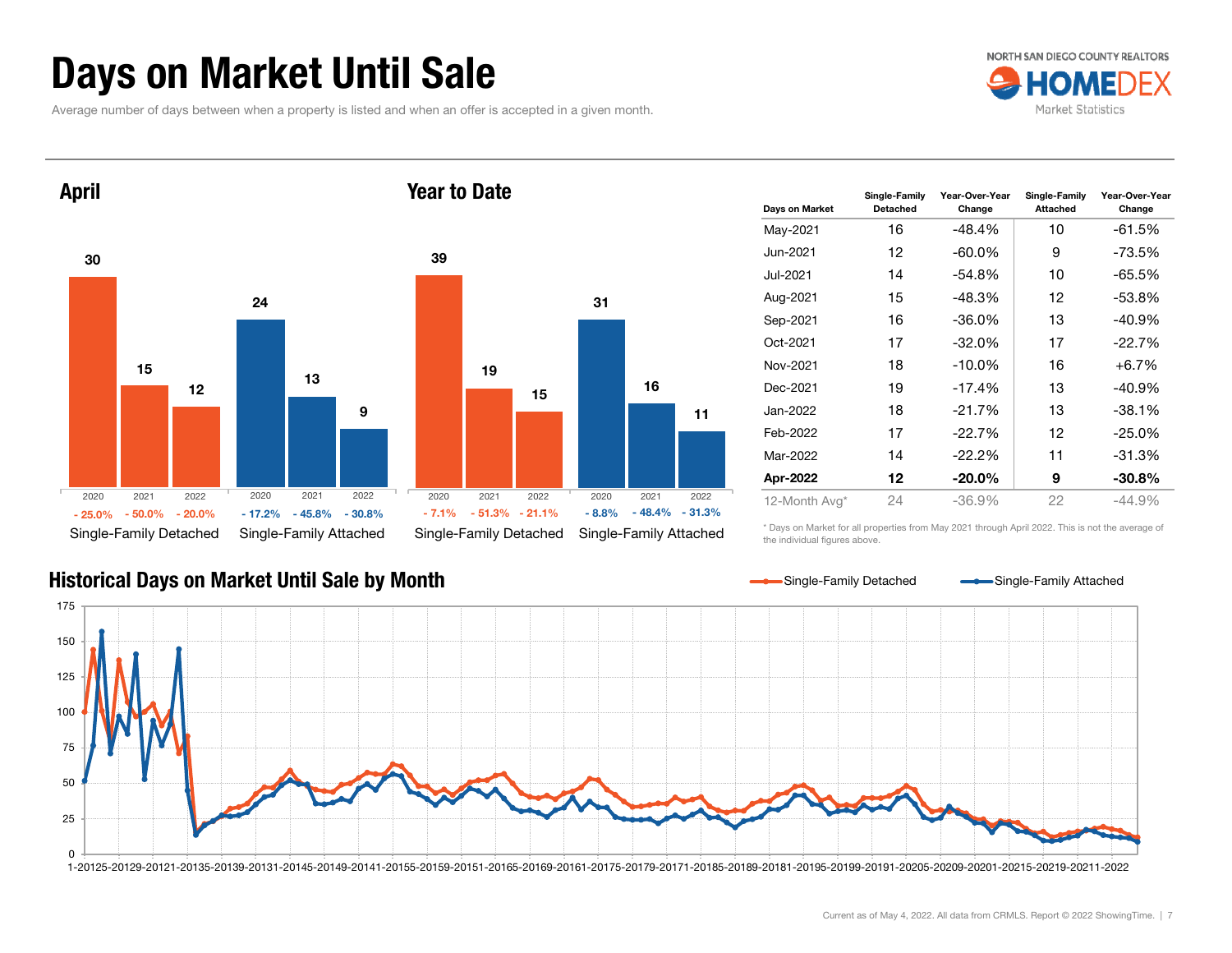## Median Sales Price

Point at which half of the sales sold for more and half sold for less, not accounting for seller concessions, in a given month.



April

#### Year to Date



|                           | Single-Family   | Year-Over-Year | Single-Family   | Year-Over-Year |
|---------------------------|-----------------|----------------|-----------------|----------------|
| <b>Median Sales Price</b> | <b>Detached</b> | Change         | <b>Attached</b> | Change         |
| May-2021                  | \$950,000       | +31.6%         | \$590,000       | $+26.9%$       |
| Jun-2021                  | \$950,000       | +35.7%         | \$585,980       | $+18.4%$       |
| Jul-2021                  | \$975,000       | $+28.3%$       | \$580,500       | $+13.2%$       |
| Aug-2021                  | \$940,000       | +17.6%         | \$580,000       | $+16.3%$       |
| Sep-2021                  | \$915,000       | +20.6%         | \$600,000       | $+14.3%$       |
| Oct-2021                  | \$935,000       | $+20.6%$       | \$613,500       | $+21.5%$       |
| Nov-2021                  | \$915,000       | $+16.6%$       | \$635,000       | $+25.7%$       |
| Dec-2021                  | \$900,000       | $+13.9%$       | \$651,000       | $+21.0%$       |
| Jan-2022                  | \$945,000       | $+18.1%$       | \$600,000       | $+12.3%$       |
| Feb-2022                  | \$960,000       | $+13.7%$       | \$670,000       | $+22.0%$       |
| Mar-2022                  | \$1,058,000     | $+22.3%$       | \$700,000       | $+30.0\%$      |
| Apr-2022                  | \$1,101,011     | +17.1%         | \$735,000       | $+28.9\%$      |
| 12-Month Avg*             | \$790,000       | $+21.4%$       | \$520,000       | $+20.2\%$      |

\* Median Sales Price for all properties from May 2021 through April 2022. This is not the average of the individual figures above.



#### Current as of May 4, 2022. All data from CRMLS. Report © 2022 ShowingTime. | 8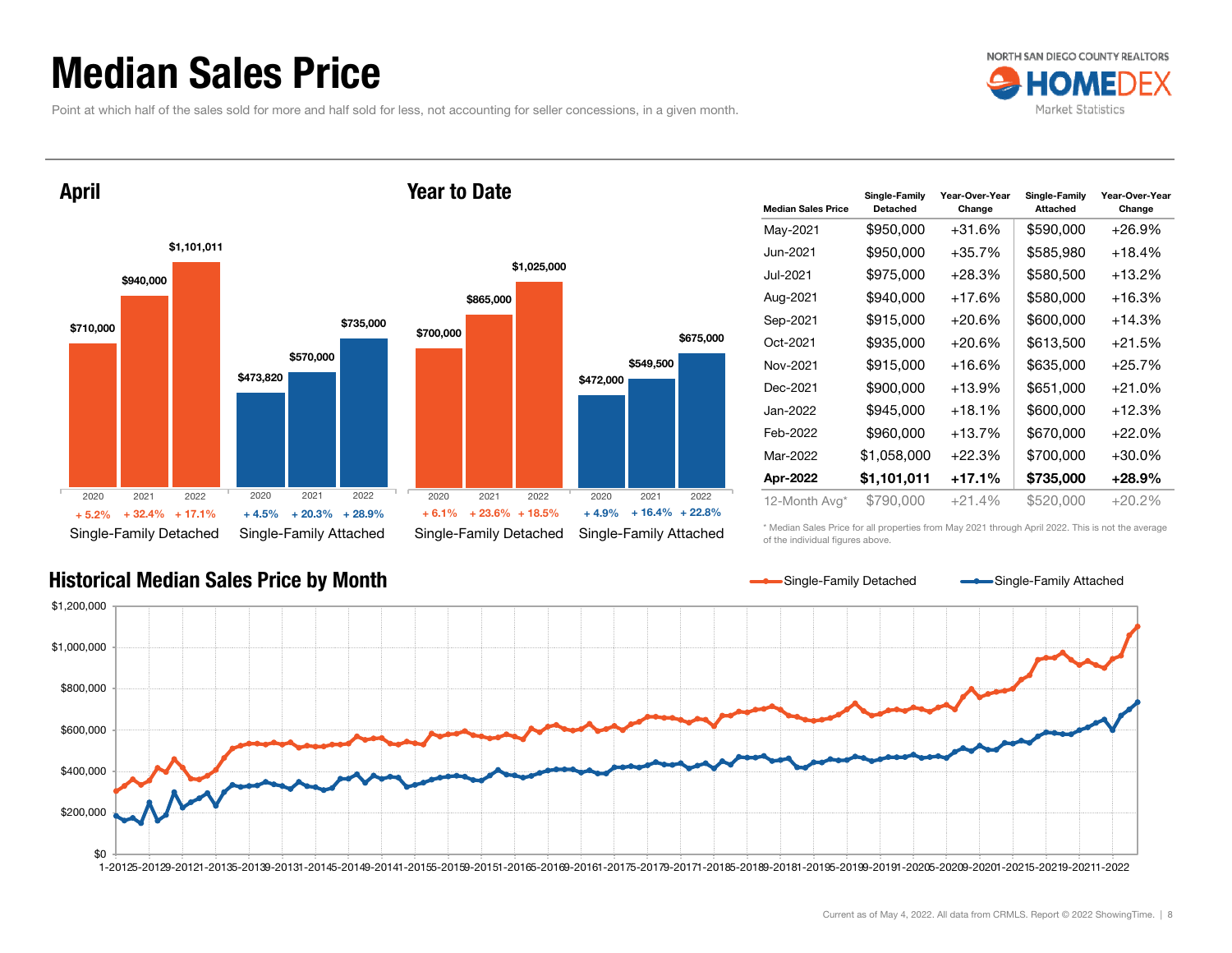## Average Sales Price

Average sales price for all closed sales, not accounting for seller concessions, in a given month.



\$876,011 \$524,848 \$1,303,556 \$657,708 \$1,492,289

2020

April

2020

- 0.9%

 2021 2022+ 48.8%

#### Year to Date



| Avg. Sales Price | Single-Family<br><b>Detached</b> | Year-Over-Year<br>Change | Single-Family<br><b>Attached</b> | Year-Over-Year<br>Change |
|------------------|----------------------------------|--------------------------|----------------------------------|--------------------------|
| May-2021         | \$1,291,686                      | +44.7%                   | \$662,514                        | $+26.5%$                 |
| Jun-2021         | \$1,276,653                      | +41.3%                   | \$678,686                        | $+27.7%$                 |
| Jul-2021         | \$1,279,074                      | +31.9%                   | \$684,661                        | $+23.7%$                 |
| Aug-2021         | \$1,229,041                      | $+21.2%$                 | \$669,467                        | $+14.7%$                 |
| Sep-2021         | \$1,245,633                      | +26.7%                   | \$687,989                        | +14.6%                   |
| Oct-2021         | \$1,291,847                      | $+22.4%$                 | \$716,192                        | $+21.2%$                 |
| Nov-2021         | \$1,253,299                      | $+23.0%$                 | \$729,097                        | $+28.1%$                 |
| Dec-2021         | \$1,220,322                      | +19.6%                   | \$757,600                        | $+22.7%$                 |
| Jan-2022         | \$1,238,719                      | +13.4%                   | \$698,947                        | +17.5%                   |
| Feb-2022         | \$1,375,081                      | $+18.9%$                 | \$747,412                        | $+22.4%$                 |
| Mar-2022         | \$1,452,370                      | $+26.2%$                 | \$818,183                        | $+26.3%$                 |
| Apr-2022         | \$1,492,289                      | +14.5%                   | \$835,572                        | +27.0%                   |
| 12-Month Avg*    | \$1,303,834                      | +24.3%                   | \$723,860                        | +21.3%                   |

\* Avg. Sales Price for all properties from May 2021 through April 2022. This is not the average of the individual figures above.



Current as of May 4, 2022. All data from CRMLS. Report © 2022 ShowingTime. | 9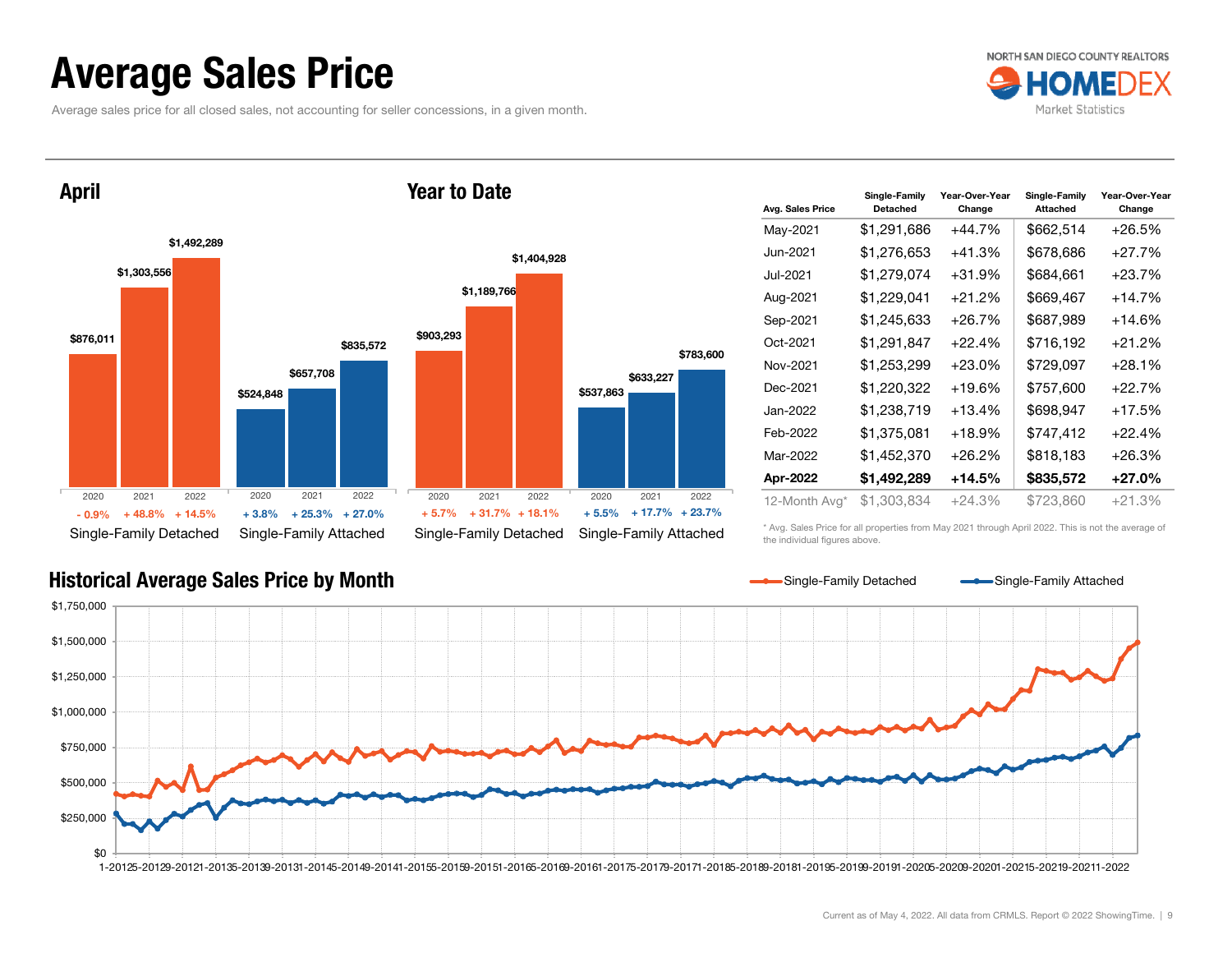# Percent of Original List Price Received

Percentage found when dividing a property's sales price by its original list price, then taking the average for all properties sold in a given month, not accounting for seller concessions.



April

#### Year to Date



### Historical Percent of Original List Price Received by Month

| Pct. of Orig. Price<br>Received | Single-Family<br>Detached | Year-Over-Year<br>Change | Single-Family<br><b>Attached</b> | Year-Over-Year<br>Change |
|---------------------------------|---------------------------|--------------------------|----------------------------------|--------------------------|
| May-2021                        | 104.8%                    | $+7.6%$                  | 104.4%                           | $+6.5%$                  |
| Jun-2021                        | 105.6%                    | $+7.9%$                  | 104.4%                           | $+6.2\%$                 |
| Jul-2021                        | 104.6%                    | $+6.5%$                  | 103.8%                           | $+4.8%$                  |
| Aug-2021                        | 102.9%                    | $+4.0%$                  | 102.4%                           | +3.6%                    |
| Sep-2021                        | 101.4%                    | $+2.1%$                  | 101.9%                           | $+2.6%$                  |
| Oct-2021                        | 101.6%                    | $+2.3%$                  | 102.1%                           | $+2.5%$                  |
| Nov-2021                        | 101.6%                    | $+2.0%$                  | 102.1%                           | $+2.6%$                  |
| Dec-2021                        | 102.2%                    | $+2.8%$                  | 102.4%                           | $+2.8%$                  |
| Jan-2022                        | 103.3%                    | $+3.0\%$                 | 104.1%                           | $+3.9\%$                 |
| Feb-2022                        | 105.2%                    | $+4.1%$                  | 106.2%                           | $+5.0%$                  |
| Mar-2022                        | 106.6%                    | $+3.5%$                  | 107.1%                           | $+5.0%$                  |
| Apr-2022                        | 107.3%                    | $+3.1%$                  | 107.8%                           | $+4.3%$                  |
| 12-Month Avg*                   | 103.9%                    | $+4.0\%$                 | 104.1%                           | $+3.9\%$                 |

\* Pct. of Orig. Price Received for all properties from May 2021 through April 2022. This is not the average of the individual figures above.

Single-Family Detached Single-Family Attached

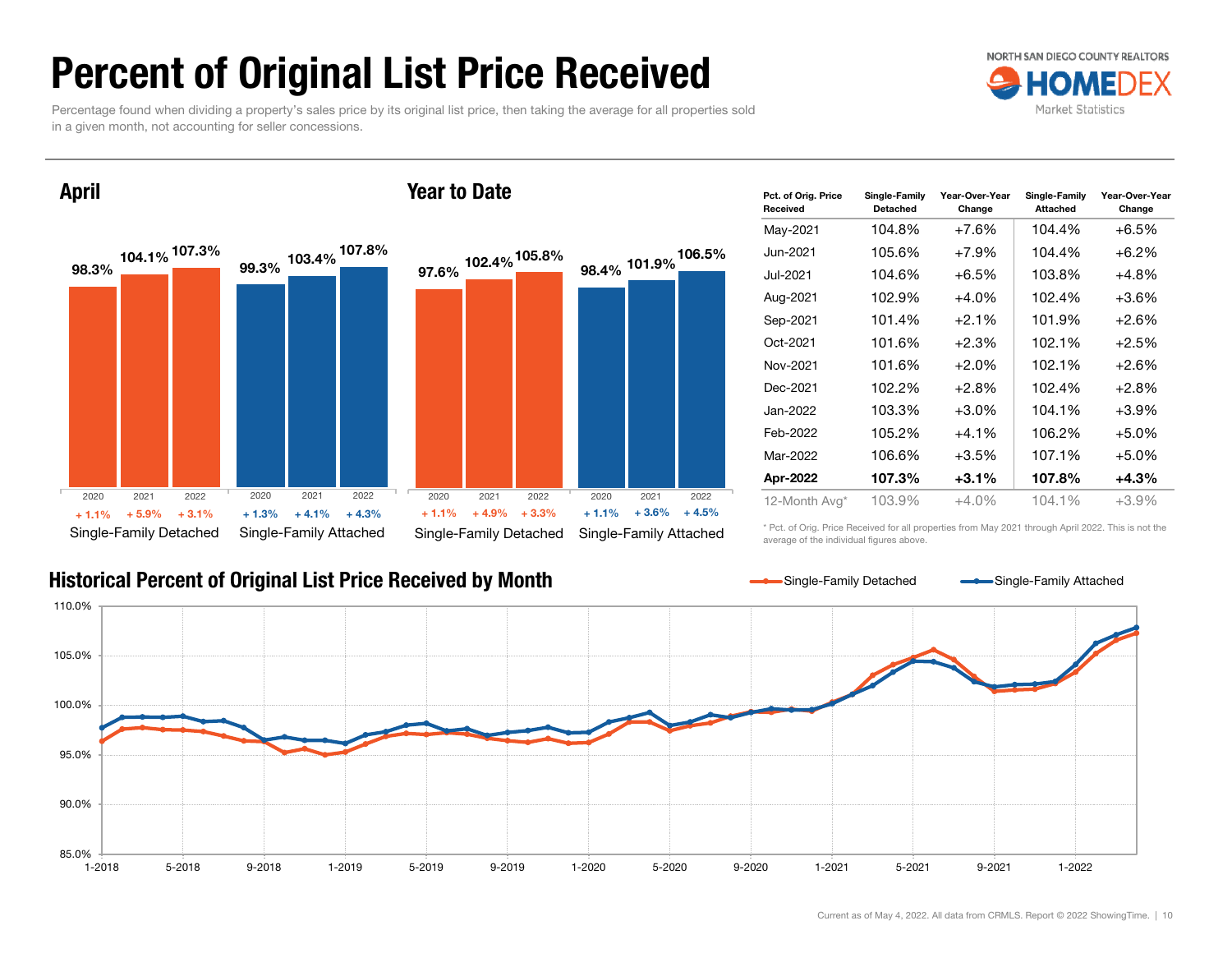# Housing Affordability Index

This index measures housing affordability for the region. For example, an index of 120 means the median household income is 120% of what is necessary to qualify for the median-priced home under prevailing interest rates. A higher number means greater affordability.



Year to Date



| Affordability Index | Single-Family<br><b>Detached</b> | Year-Over-Year<br>Change | Single-Family<br><b>Attached</b> | Year-Over-Year<br>Change |  |  |
|---------------------|----------------------------------|--------------------------|----------------------------------|--------------------------|--|--|
| May-2021            | 40                               | $-23.1%$                 | 64                               | $-20.0%$                 |  |  |
| Jun-2021            | 40                               | $-25.9%$                 | 64                               | $-16.9%$                 |  |  |
| Jul-2021            | 39                               | $-23.5%$                 | 66                               | $-12.0%$                 |  |  |
| Aug-2021            | 41                               | $-16.3%$                 | 66                               | $-15.4%$                 |  |  |
| Sep-2021            | 41                               | $-19.6%$                 | 63                               | $-14.9%$                 |  |  |
| Oct-2021            | 40                               | $-21.6%$                 | 62                               | $-20.5%$                 |  |  |
| Nov-2021            | 42                               | $-16.0\%$                | 61                               | $-21.8%$                 |  |  |
| Dec-2021            | 41                               | $-18.0\%$                | 57                               | $-21.9%$                 |  |  |
| Jan-2022            | 38                               | $-22.4%$                 | 60                               | $-17.8%$                 |  |  |
| Feb-2022            | 37                               | $-15.9%$                 | 53                               | $-22.1%$                 |  |  |
| Mar-2022            | 30                               | $-30.2%$                 | 46                               | $-33.3%$                 |  |  |
| Apr-2022            | 27                               | $-32.5%$                 | 41                               | $-38.8%$                 |  |  |
| 12-Month Avg*       | 38                               | -36.5%                   | 59                               | -34.7%                   |  |  |

Historical Housing Affordability Index by Month

\* Affordability Index for all properties from May 2021 through April 2022. This is not the average of the individual figures above.

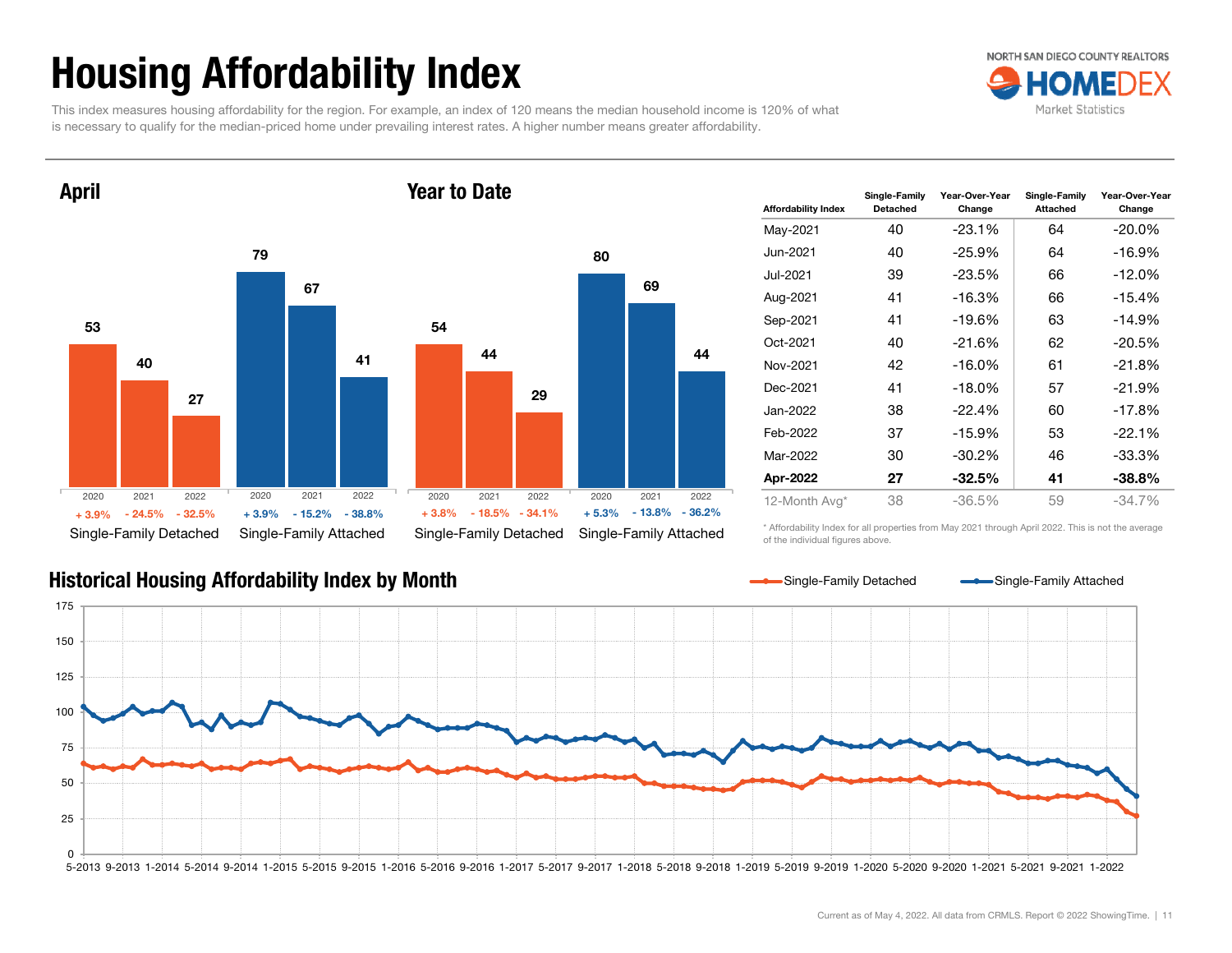## Inventory of Homes for Sale

The number of properties available for sale in active status at the end of a given month.





#### Historical Inventory of Homes for Sale by Month



Single-Family Detached Single-Family Attached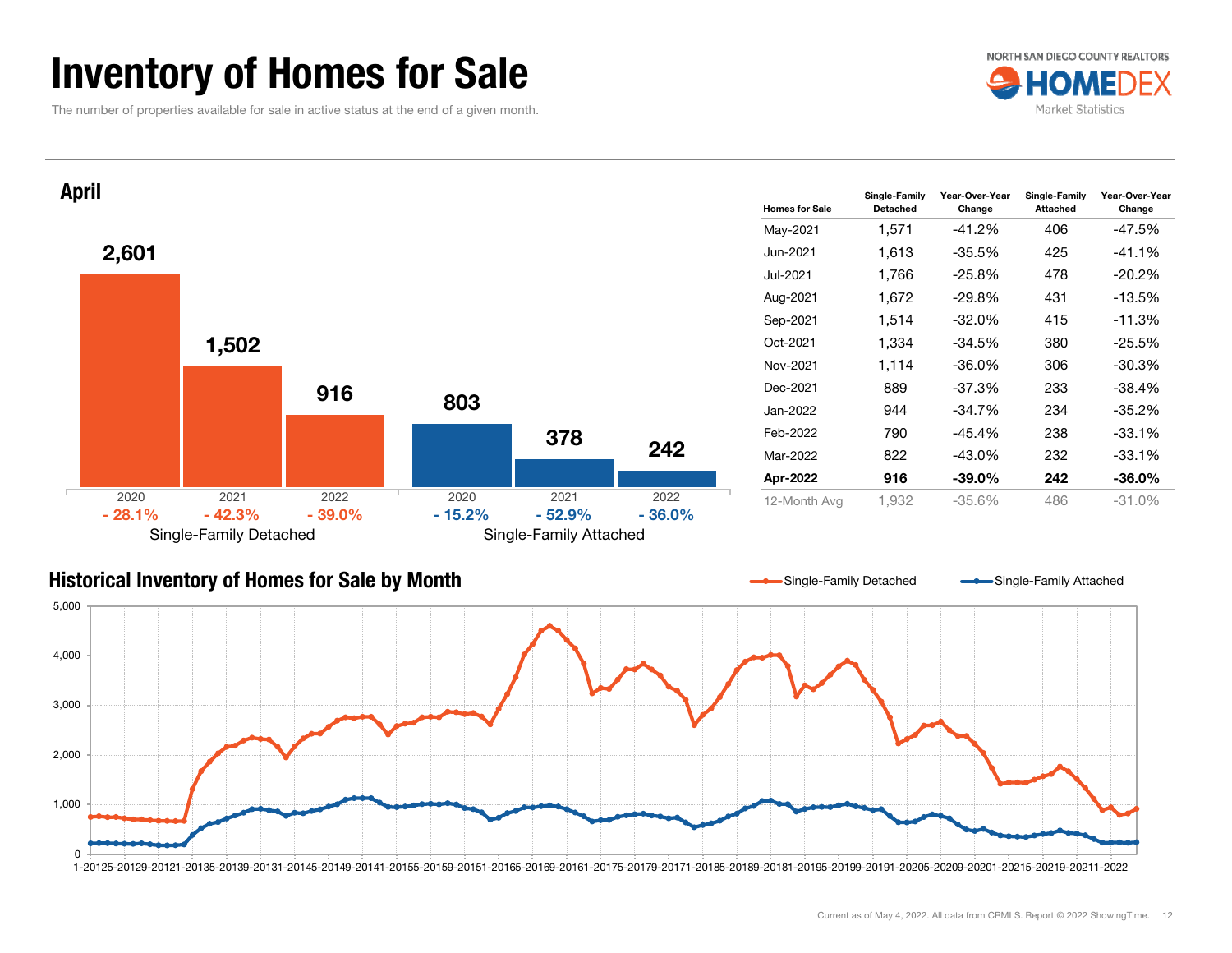## Months Supply of Inventory

The inventory of homes for sale at the end of a given month, divided by the average monthly pending sales from the last 12 months.





| <b>Months Supply</b> | Single-Family<br>Detached | Year-Over-Year<br>Change | Single-Family<br><b>Attached</b> | Year-Over-Year<br>Change |  |
|----------------------|---------------------------|--------------------------|----------------------------------|--------------------------|--|
| May-2021             | 1.4                       | $-53.3%$                 | 1.1                              | $-52.2\%$                |  |
| Jun-2021             | 1.4                       | $-48.1%$                 | 1.1                              | -47.6%                   |  |
| Jul-2021             | 1.6                       | $-36.0\%$                | 1.3                              | $-23.5%$                 |  |
| Aug-2021             | 1.5                       | $-40.0\%$                | 1.1                              | $-26.7%$                 |  |
| Sep-2021             | 1.4                       | $-36.4%$                 | 1.1                              | $-21.4%$                 |  |
| Oct-2021             | 1.3                       | $-35.0%$                 | 1.0                              | $-33.3%$                 |  |
| Nov-2021             | 1.1                       | $-35.3%$                 | 0.8                              | $-38.5%$                 |  |
| Dec-2021             | 0.9                       | $-30.8%$                 | 0.6                              | $-45.5%$                 |  |
| Jan-2022             | 0.9                       | $-35.7%$                 | 0.6                              | $-40.0\%$                |  |
| Feb-2022             | 0.8                       | $-42.9%$                 | 0.6                              | -40.0%                   |  |
| Mar-2022             | 0.8                       | $-38.5%$                 | 0.6                              |                          |  |
| Apr-2022             | 0.9                       | $-30.8%$                 | 0.7                              | $-30.0\%$                |  |
| 12-Month Avg*        | 1.9                       | $-39.9%$                 | 1.4                              | $-37.8%$                 |  |

\* Months Supply for all properties from May 2021 through April 2022. This is not the average of the individual figures above.